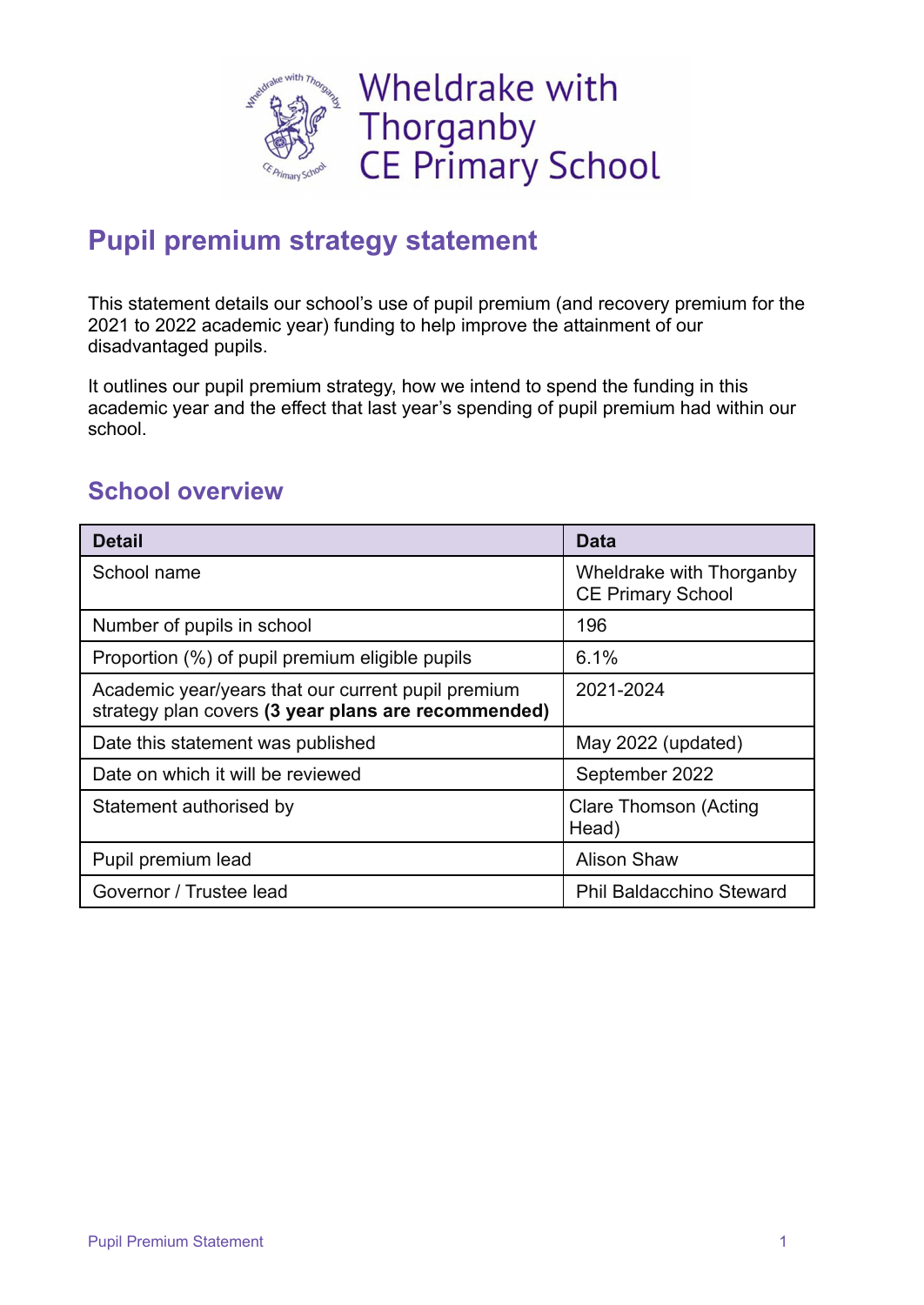

## **Funding overview**

| <b>Detail</b>                                                                                                                       | <b>Amount</b> |
|-------------------------------------------------------------------------------------------------------------------------------------|---------------|
| Pupil premium funding allocation this academic year                                                                                 | £13000        |
| Recovery premium funding allocation this academic year                                                                              | £2000         |
| Pupil premium funding carried forward from previous<br>years (enter £0 if not applicable)                                           | £0            |
| Total budget for this academic year                                                                                                 | £15000        |
| If your school is an academy in a trust that pools this<br>funding, state the amount available to your school this<br>academic year |               |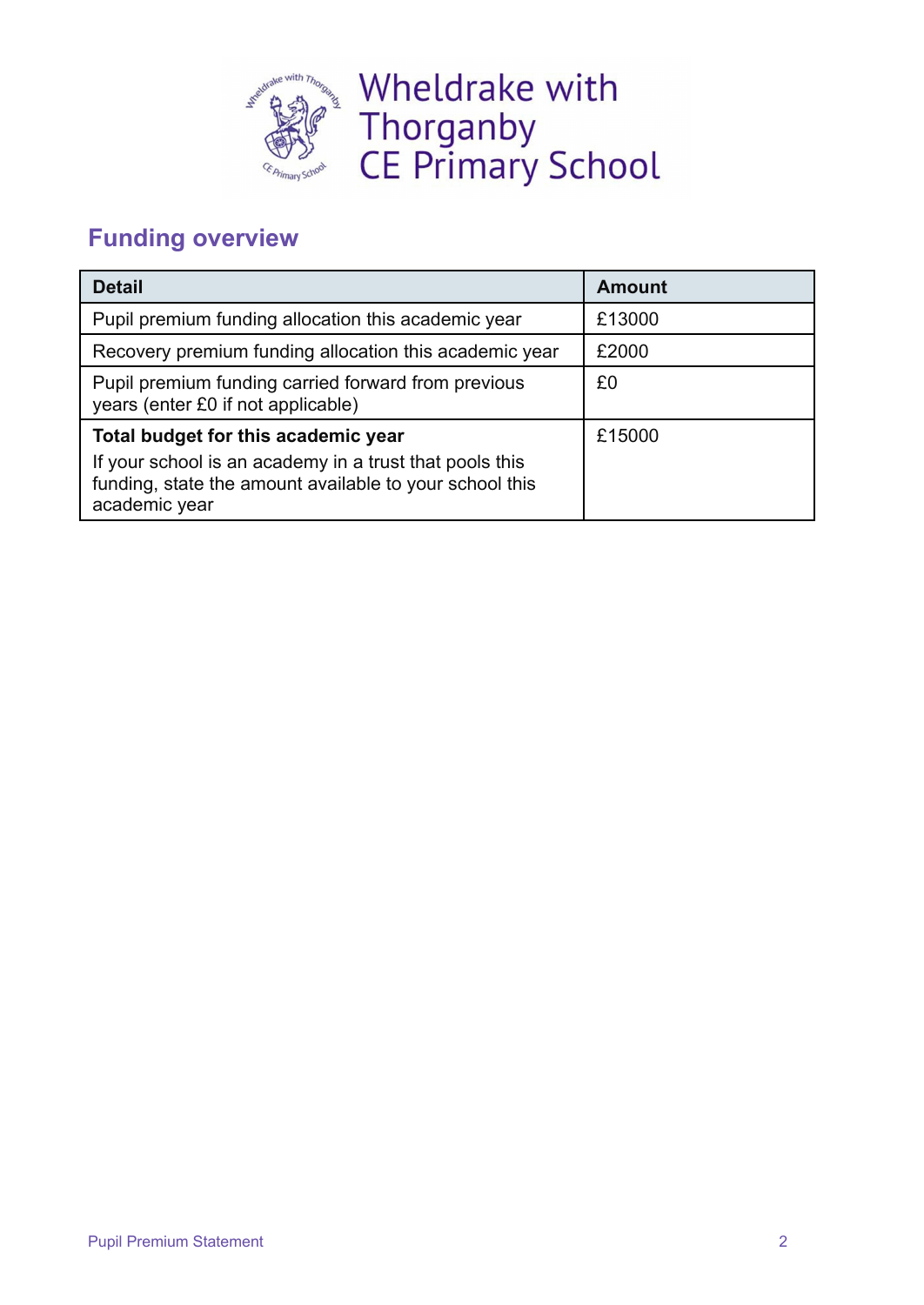

## **Part A: Pupil premium strategy plan**

## **Statement of intent**

We aim for our children at Wheldrake with Thorganby CE Primary School to be resilient, kind, aspirational, happy and healthy. This is just as important for pupils in receipt of a Pupil Premium Grant as any other pupil. Therefore, the focus of our pupil premium strategy is to support disadvantaged pupils to achieve these goals, including those who are already high attainers.

We recognise that alongside our disadvantaged pupils, we have lots of other vulnerable children within the school. It is our belief that the plans we set out in this statement support the needs, attainment and progress of all vulnerable children whilst ensuring that outcomes for our non-disadvantaged children continue to improve.

Wellbeing is at the heart of everything we do. We have recognised that without supporting the emotional needs of our children, they will be unable to make the progress they are capable of. Alongside this, we recognise the need to prioritise pupil's in receipt of the Pupil Premium Grant for additional focus and support. In addition to the Quality First Teaching that is so crucial for all learners, they will also be supported by skilled and knowledgeable teachers and teaching assistants to receive the tailored academic and emotional support that will help them to achieve to the best of their ability and develop a positive attitude towards learning and education. This runs in parallel to wider school plans for educational recovery and the targeted support through school led tutoring for pupils whose education has been particularly affected.

Through our Pupil Premium strategy we will ensure disadvantaged children experience:

- Quality First Teaching
- Targeted interventions to support academic progress and emotional wellbeing.
- A school that is responsive to challenges and areas of needs that develop through the year.
- A staff that recognise that they are collectively responsible for the outcomes of disadvantaged children and for ensuring they all of our children have a positive experience of education at Wheldrake with Thorganby CE Primary School.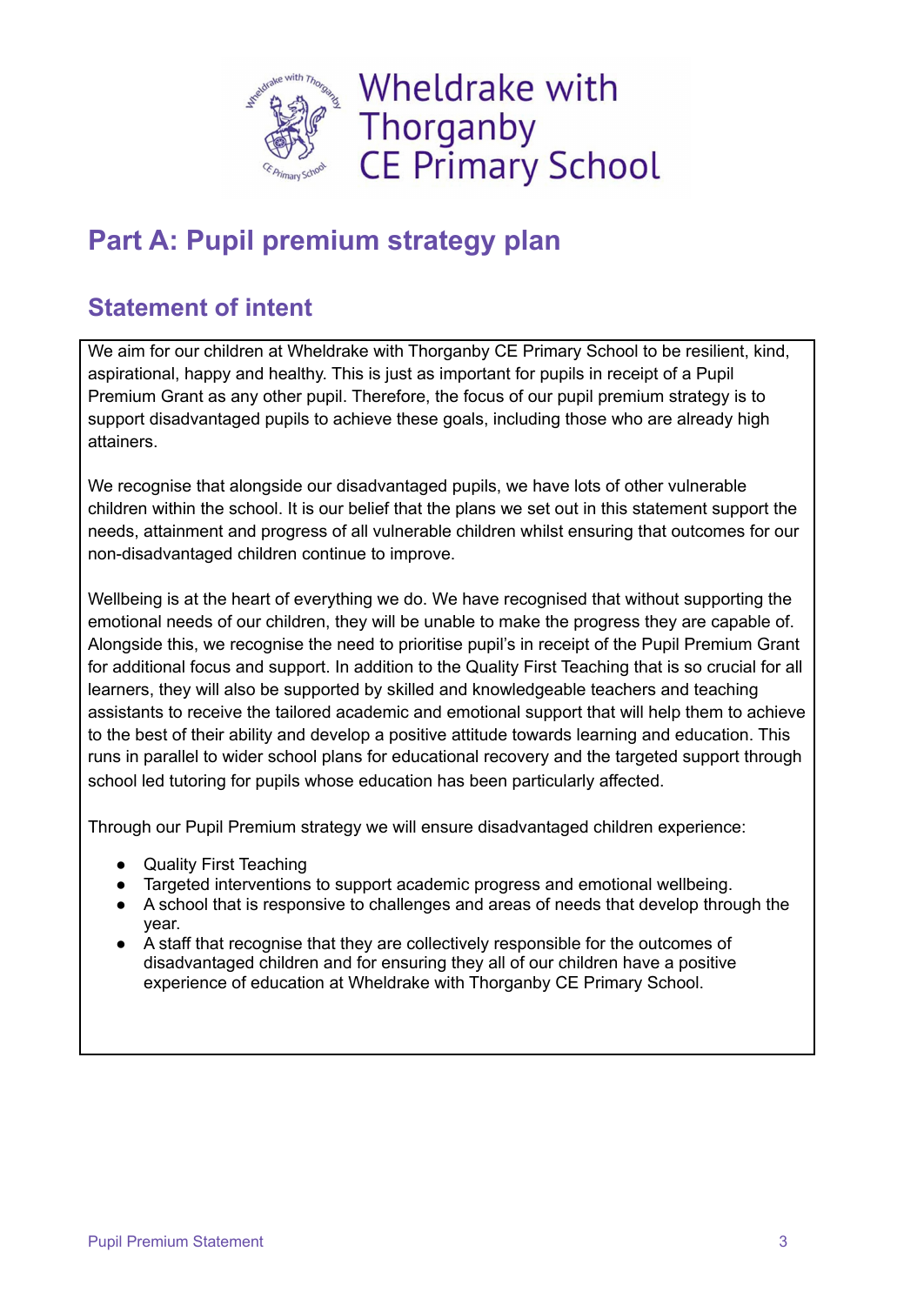

## **Challenges**

This details the key challenges to achievement that we have identified among our disadvantaged pupils.

| <b>Challeng</b><br>e number | <b>Detail of challenge</b>                                                                                                                                                    |
|-----------------------------|-------------------------------------------------------------------------------------------------------------------------------------------------------------------------------|
|                             | Widening gaps (due to Covid-19 closures) in academic<br>performance/attainment (Poor engagement in learning during<br>pandemic/lockdown/remote learning) especially in maths. |
|                             | Social, Emotional, Mental Health needs – particularly in relation to resilience,<br>self-esteem, self-regulation and relationships                                            |
| 3                           | Early attachment issues impact on early educational development within the<br>home and at school.                                                                             |
| 4                           | Early language, speech and communication needs.                                                                                                                               |
| 5                           | Disadvantaged children generally have greater difficulties with phonics than<br>their peers that impact on their development as readers.                                      |
| 6                           | Disadvantaged children are more likely to be reluctant readers in KS2, limiting<br>the progress made in reading.                                                              |

## **Intended outcomes**

This explains the outcomes we are aiming for **by the end of our current strategy plan**, and how we will measure whether they have been achieved.

| Intended outcome                                            | <b>Success criteria</b>                                                                                                                                                                                                            |
|-------------------------------------------------------------|------------------------------------------------------------------------------------------------------------------------------------------------------------------------------------------------------------------------------------|
| Improved oral language skills and vocabulary.               | Assessments and observations indicate<br>significantly improved oral language among<br>disadvantaged pupils. This will be supported<br>by a range of other evidence from lesson<br>visits, book looks and formative<br>assessment. |
| Improved attainment in phonics and early<br>reading in KS1. | Sustained and systematic progress in<br>phonics and early reading visible from<br>internal tracking of data. This will be<br>supported by a range of other evidence from                                                           |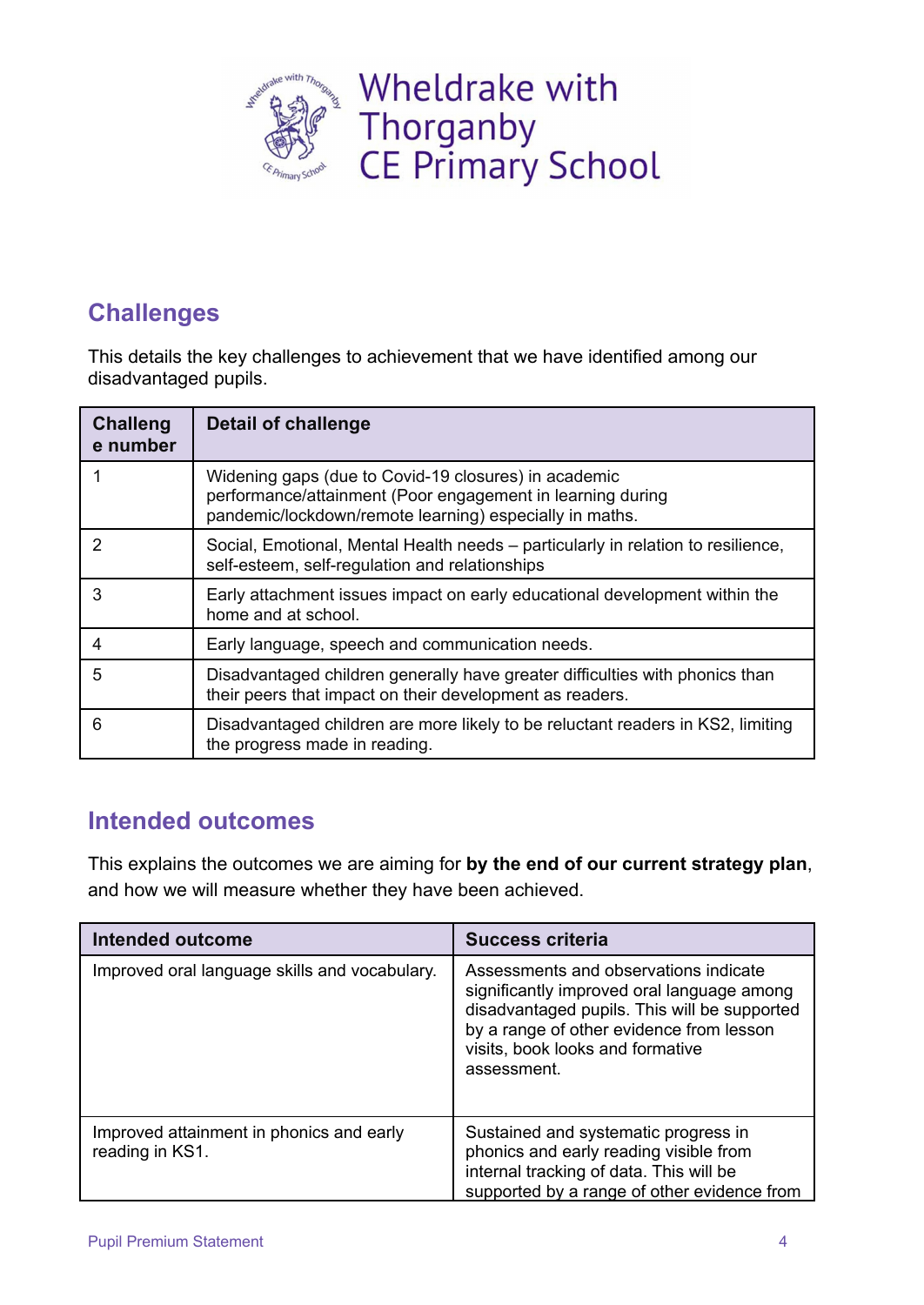

# Wheldrake with Thorganby<br>CE Primary School

|                                                                                                                                                                | lesson visits, book looks and formative<br>assessment.                                                                                                                                                                                                                                                                                                              |  |
|----------------------------------------------------------------------------------------------------------------------------------------------------------------|---------------------------------------------------------------------------------------------------------------------------------------------------------------------------------------------------------------------------------------------------------------------------------------------------------------------------------------------------------------------|--|
| Improved reading attainment for<br>disadvantaged children.                                                                                                     | KS2 reading outcomes in 2024-2025 to be<br>>0 (national average) for pupil premium<br>cohort.                                                                                                                                                                                                                                                                       |  |
| Improved maths attainment for disadvantaged<br>children.                                                                                                       | KS2 maths outcomes in 2024-2025 to be<br>>0 (national average) for pupil premium<br>cohort.                                                                                                                                                                                                                                                                         |  |
| To achieve and sustain improved wellbeing for<br>all pupils in our school, particularly our<br>disadvantaged pupils.                                           | Sustained high levels of wellbeing from<br>2024/25 demonstrated by:<br>qualitative data from student voice,<br>student and parent surveys and teacher<br>observations<br>a significant increase in participation in<br>enrichment activities, particularly among<br>disadvantaged pupils                                                                            |  |
| To embed restorative behavioural systems<br>and emotion coaching to support children with<br>attachment issues and those who have<br>experienced early trauma. | Sustained high levels of wellbeing from<br>2024/25 demonstrated by:<br>qualitative data from student voice,<br>student and parent surveys and teacher<br>observations<br>a significant increase in participation in<br>enrichment activities, particularly among<br>disadvantaged pupils<br>A reduction in incidents logged on<br>CPoms for disadvantaged children. |  |

## **Activity in this academic year**

This details how we intend to spend our pupil premium (and recovery premium funding) **this academic year** to address the challenges listed above.

#### **Teaching (for example, CPD, recruitment and retention)**

Budgeted cost: £6000

| <b>Activity</b> | <b>Evidence that supports this</b><br>approach | <b>Challenge</b><br>number(s) |
|-----------------|------------------------------------------------|-------------------------------|
|                 |                                                | addressed                     |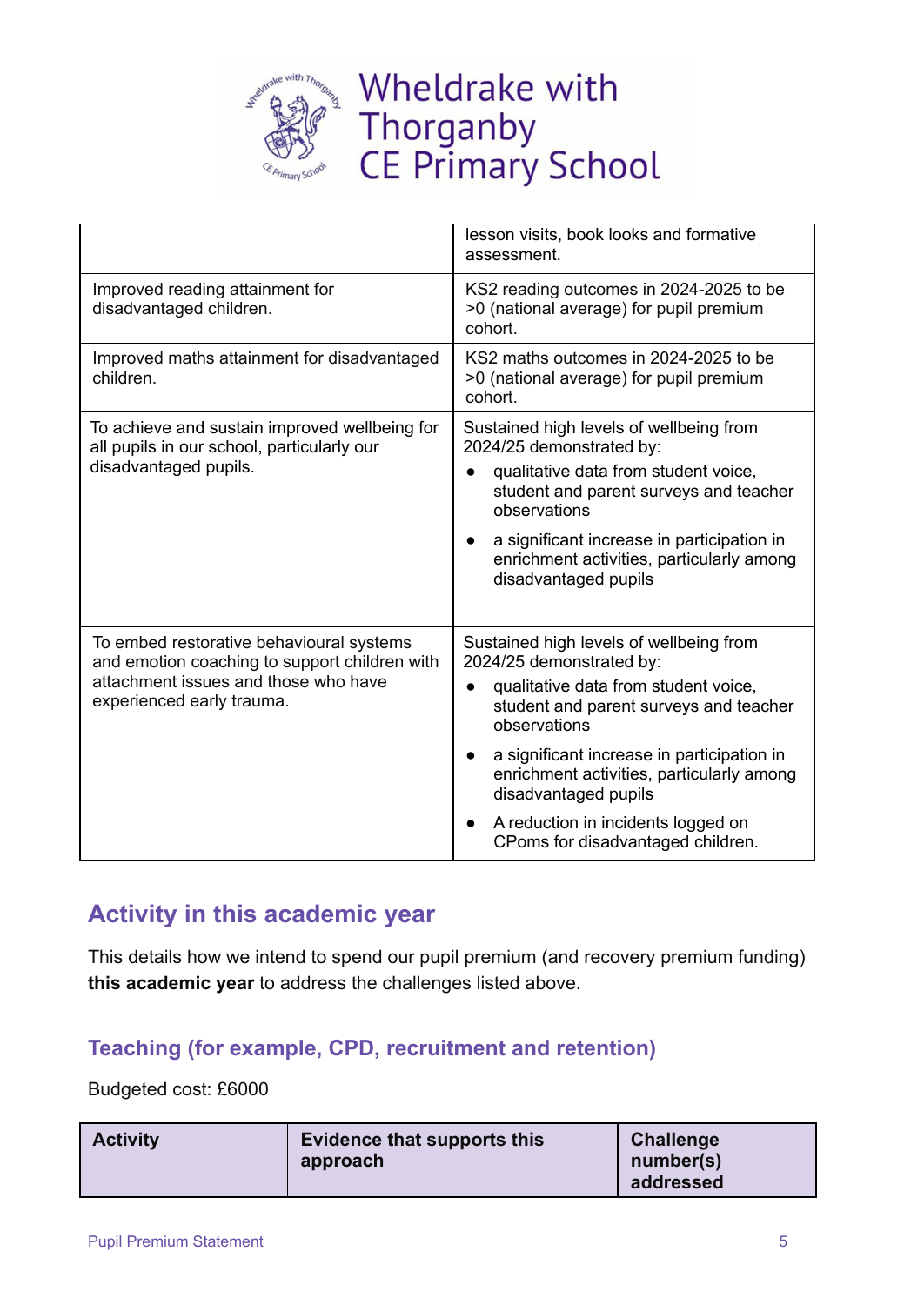

| Additional teaching<br>assistant support in<br>targeted classes.               | This is an additional resource to provide<br>both academic and pastoral support<br>throughout the day and more stability<br>for our pupils. Staff, pupil and parent<br>feedback consistently show how much<br>pupils at the school benefit and feel<br>supported by having teaching assistants<br>in their lessons and class.                                                                                                                                                                                                                                                                                                                                                                                    | $1 - 6$ |
|--------------------------------------------------------------------------------|------------------------------------------------------------------------------------------------------------------------------------------------------------------------------------------------------------------------------------------------------------------------------------------------------------------------------------------------------------------------------------------------------------------------------------------------------------------------------------------------------------------------------------------------------------------------------------------------------------------------------------------------------------------------------------------------------------------|---------|
| Additional L3 teaching<br>assistant support<br>targeted reading across<br>KS2. | Reading age regularly assessed<br>ensuring that children are able to<br>develop a love of reading and a stage<br>appropriate to them,<br>Structured and targeted interventions<br>have impacted positively on pupil's<br>learning in the past. Phonics<br>interventions are proven to support<br>struggling readers in KS2.<br>Phonics approaches have a strong<br>evidence base indicating a positive<br>impact on pupils, particularly from<br>disadvantaged backgrounds. Targeted<br>phonics interventions have been shown<br>to be more effective when delivered as<br>regular sessions over a period up to 12<br>weeks:<br><b>Phonics   Toolkit Strand   Education</b><br><b>Endowment Foundation   EEF</b> | 5, 6    |
| <b>Investment in Twinkl</b><br>systematic synthetic<br>phonics programme.      | Phonics approaches have a strong<br>evidence base that indicates a positive<br>impact on the accuracy of word reading<br>(though not necessarily<br>comprehension), particularly for<br>disadvantaged pupils:<br><b>Phonics   Toolkit Strand   Education</b><br><b>Endowment Foundation   EEF</b><br>Staff will achieve greater levels of<br>consistency in approach to teaching<br>phonics and early reading.                                                                                                                                                                                                                                                                                                   | 5       |
| Improve the quality of<br>PSHCE, focussing in<br>particular on social and      | There is extensive evidence associating<br>childhood social and emotional skills<br>with improved outcomes at school and                                                                                                                                                                                                                                                                                                                                                                                                                                                                                                                                                                                         | 2, 3    |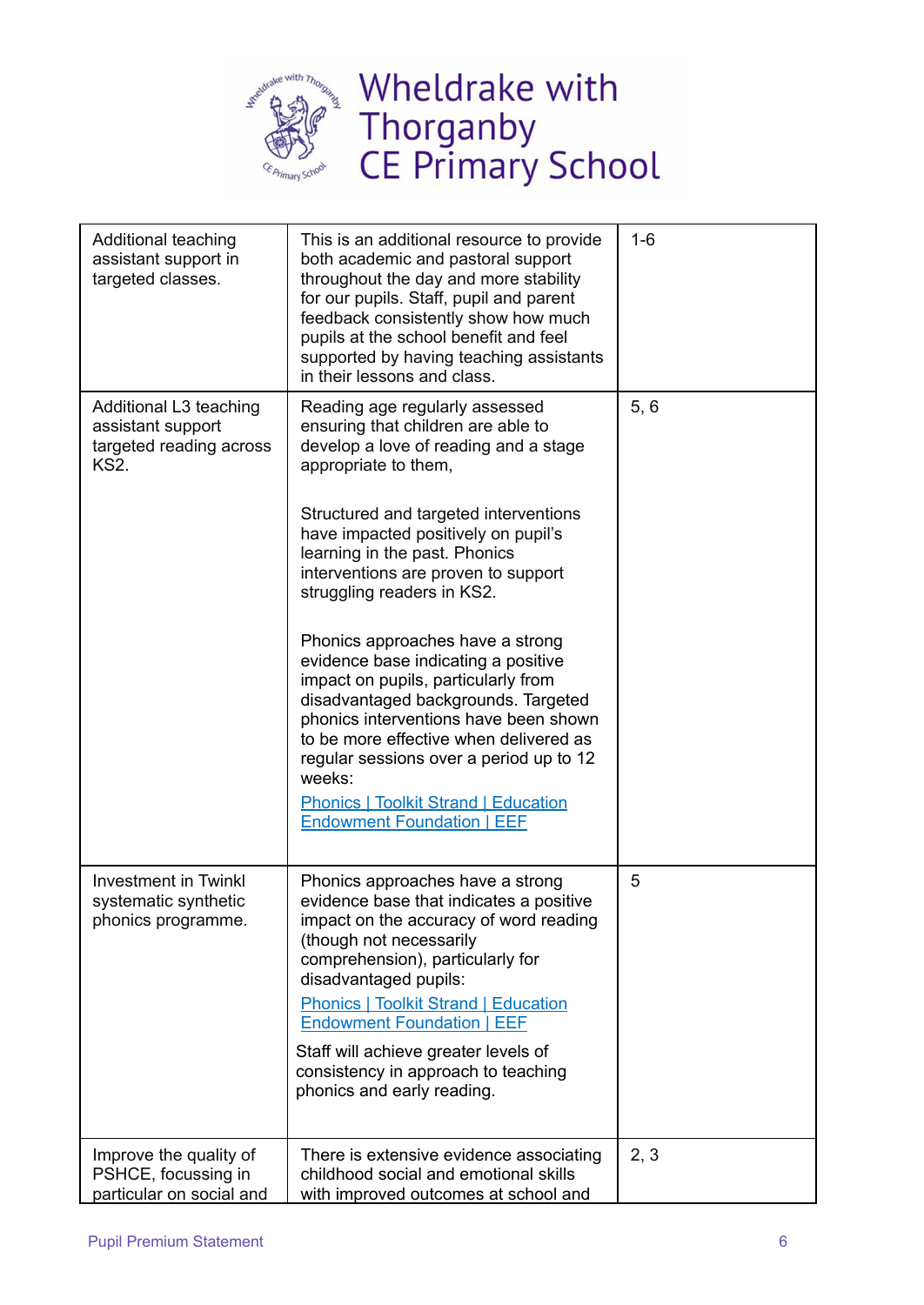

| emotional learning<br>through embedding the<br>Jigsaw scheme. | in later life (e.g., improved academic<br>performance, attitudes, behaviour and<br>relationships with peers):<br><b>EEF Social and Emotional Learning.p</b><br>df(educationendowmentfoundation.org.<br>uk) |         |
|---------------------------------------------------------------|------------------------------------------------------------------------------------------------------------------------------------------------------------------------------------------------------------|---------|
| Staff CPD (teachers<br>and teaching<br>assistants).           | High quality CPD results in improved<br>Quality First Teaching (EEF),                                                                                                                                      | $1 - 6$ |

## **Targeted academic support (for example, tutoring, one-to-one support structured interventions)**

Budgeted cost: £1000

| <b>Activity</b>                                                                              | <b>Evidence that supports this</b><br>approach                                                                                                                                                                                                                                                                                                                    | <b>Challenge</b><br>number(s)<br>addressed |
|----------------------------------------------------------------------------------------------|-------------------------------------------------------------------------------------------------------------------------------------------------------------------------------------------------------------------------------------------------------------------------------------------------------------------------------------------------------------------|--------------------------------------------|
| After school, lunchtime<br>and additional targeted<br>tutoring for pupils in<br>mathematics. | Tuition targeted at specific needs and<br>knowledge gaps can be an effective<br>method to support low attaining pupils<br>or those falling behind, both one-to-one:<br>One to one tuition   EEF<br>educationendowmentfoundation.org.uk<br>And in small groups:<br><b>Small group tuition   Toolkit Strand  </b><br><b>Education Endowment Foundation  </b><br>EEF | 1                                          |
| Pupil premium children<br>targeted for extra<br>intervention and<br>support within lessons.  | Structured interventions (as<br>recommended by EEF) have improved<br>pupil academic outcomes in the past                                                                                                                                                                                                                                                          | 1, 6                                       |

#### **Wider strategies (for example, related to attendance, behaviour, wellbeing)**

Budgeted cost: £8000

| <b>Activity</b> | Evidence that supports this<br>approach | <b>Challenge</b><br>number(s)<br>addressed |
|-----------------|-----------------------------------------|--------------------------------------------|
|-----------------|-----------------------------------------|--------------------------------------------|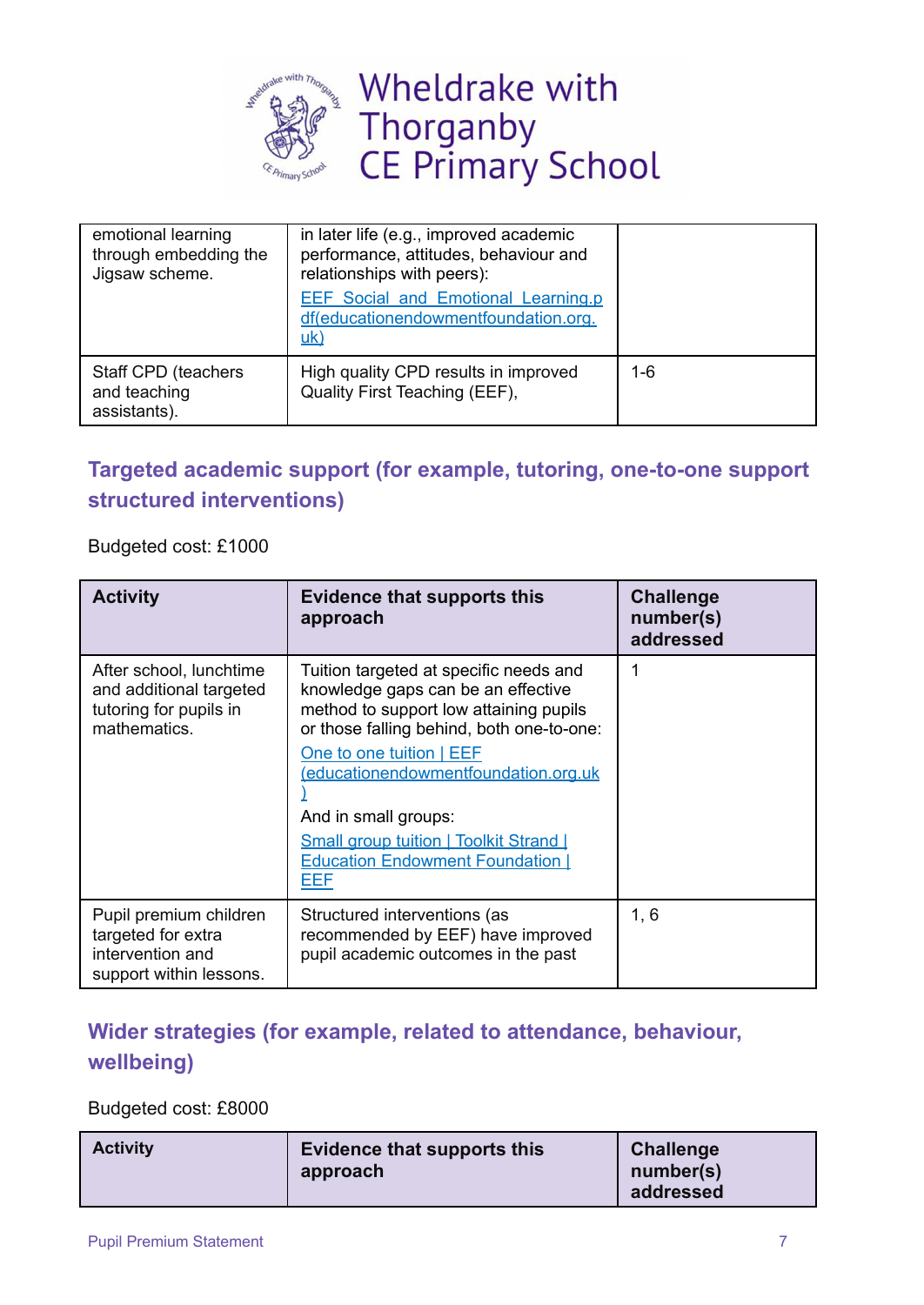

| Whole school Zones of<br>Regulation training and<br>investment in related<br>resources.                                                                                                                                                                                                                                                                                                                                                                                                                                                       | Zones of Regulation is proven to<br>support primary school children regulate<br>their emotions. It has come highly<br>recommended by York's education<br>psychology service and autism support<br>service.<br>Both targeted interventions and<br>universal approaches can have positive<br>overall effects:<br><b>Behaviour interventions   EEF</b><br>(educationendowmentfoundation.org.uk | 2, 3           |
|-----------------------------------------------------------------------------------------------------------------------------------------------------------------------------------------------------------------------------------------------------------------------------------------------------------------------------------------------------------------------------------------------------------------------------------------------------------------------------------------------------------------------------------------------|---------------------------------------------------------------------------------------------------------------------------------------------------------------------------------------------------------------------------------------------------------------------------------------------------------------------------------------------------------------------------------------------|----------------|
| Whole school training<br>on increasing the<br>independence of<br>learners.                                                                                                                                                                                                                                                                                                                                                                                                                                                                    | Importance of building and facilitating<br>independence advocated by York's<br>autism support service and in The<br>Inclusive Classroom by Daniel Sobel<br>and Sara Alston.                                                                                                                                                                                                                 | 1, 2, 3        |
| Prioritising mental<br>health and wellbeing:<br>SLT member<br>employed as<br>pastoral and<br>wellbeing lead<br>with ring-fenced<br>leadership time.<br>Core team of<br>staff, governors,<br>parents and<br>pupils on<br>wellbeing<br>working group.<br>Prioritise needs<br>and develop an<br>action plan that<br>is systematically<br>reviewed through<br>the year.<br>Close working<br>with school<br>wellbeing worker.<br>Training for<br>pastoral and<br>wellbeing lead.<br>Sharing and<br>creation of<br>resources for<br>staff to use in | There is extensive evidence associating<br>childhood social and emotional skills<br>with improved outcomes at school and<br>in later life (e.g., improved academic<br>performance, attitudes, behaviour and<br>relationships with peers):<br><b>EEF Social and Emotional Learning.p</b><br>df(educationendowmentfoundation.org.<br>$\underline{uk}$                                         | $\overline{2}$ |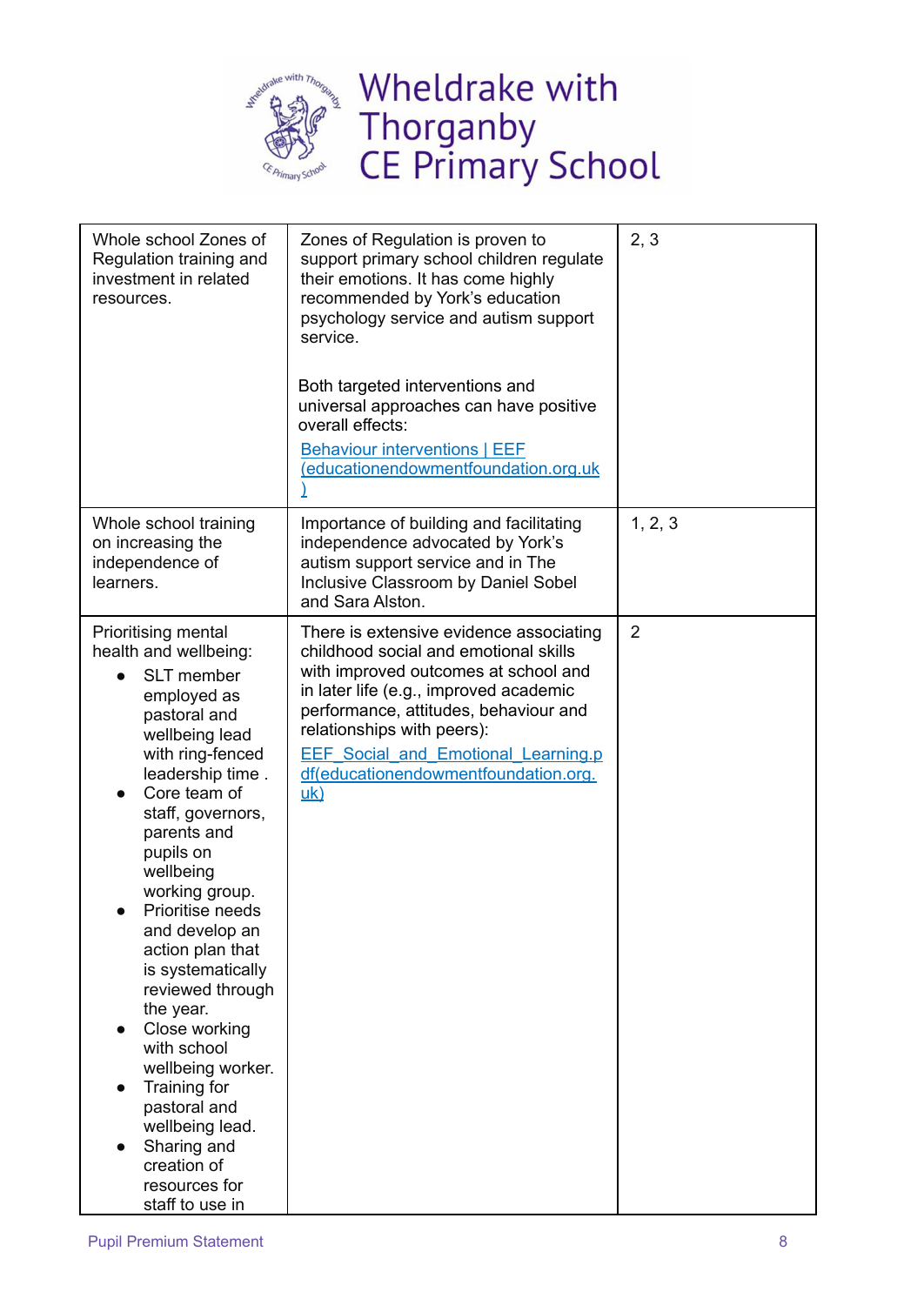

Wheldrake with<br>Thorganby<br>CE Primary School

| class and<br>interventions.                                                                                                                            |                                                                                                                                                                                                                                                                                                                                               |                |
|--------------------------------------------------------------------------------------------------------------------------------------------------------|-----------------------------------------------------------------------------------------------------------------------------------------------------------------------------------------------------------------------------------------------------------------------------------------------------------------------------------------------|----------------|
| Targeted interventions<br>to support wellbeing,<br>mental health and<br>emotional regulations,<br>led by teaching<br>assistants and<br>members of SLT. | There is extensive evidence associating<br>childhood social and emotional skills<br>with improved outcomes at school and<br>in later life (e.g., improved academic<br>performance, attitudes, behaviour and<br>relationships with peers):<br><b>EEF Social and Emotional Learning.p</b><br>df(educationendowmentfoundation.org.<br><u>uk)</u> | $\overline{2}$ |
| Use of Danesgate<br>outreach service to<br>support children as<br>required.                                                                            | Both targeted interventions and<br>universal approaches can have positive<br>overall effects:<br><b>Behaviour interventions   EEF</b><br>educationendowmentfoundation.org.uk                                                                                                                                                                  | 2, 3           |
| Contingency fund for<br>acute issues.                                                                                                                  | Based on our experiences and those of<br>similar schools to ours, we have<br>identified a need to set a small amount<br>of funding aside to respond quickly to<br>needs that have not yet been identified.                                                                                                                                    | $1 - 6$        |

## **Total budgeted cost: £15000**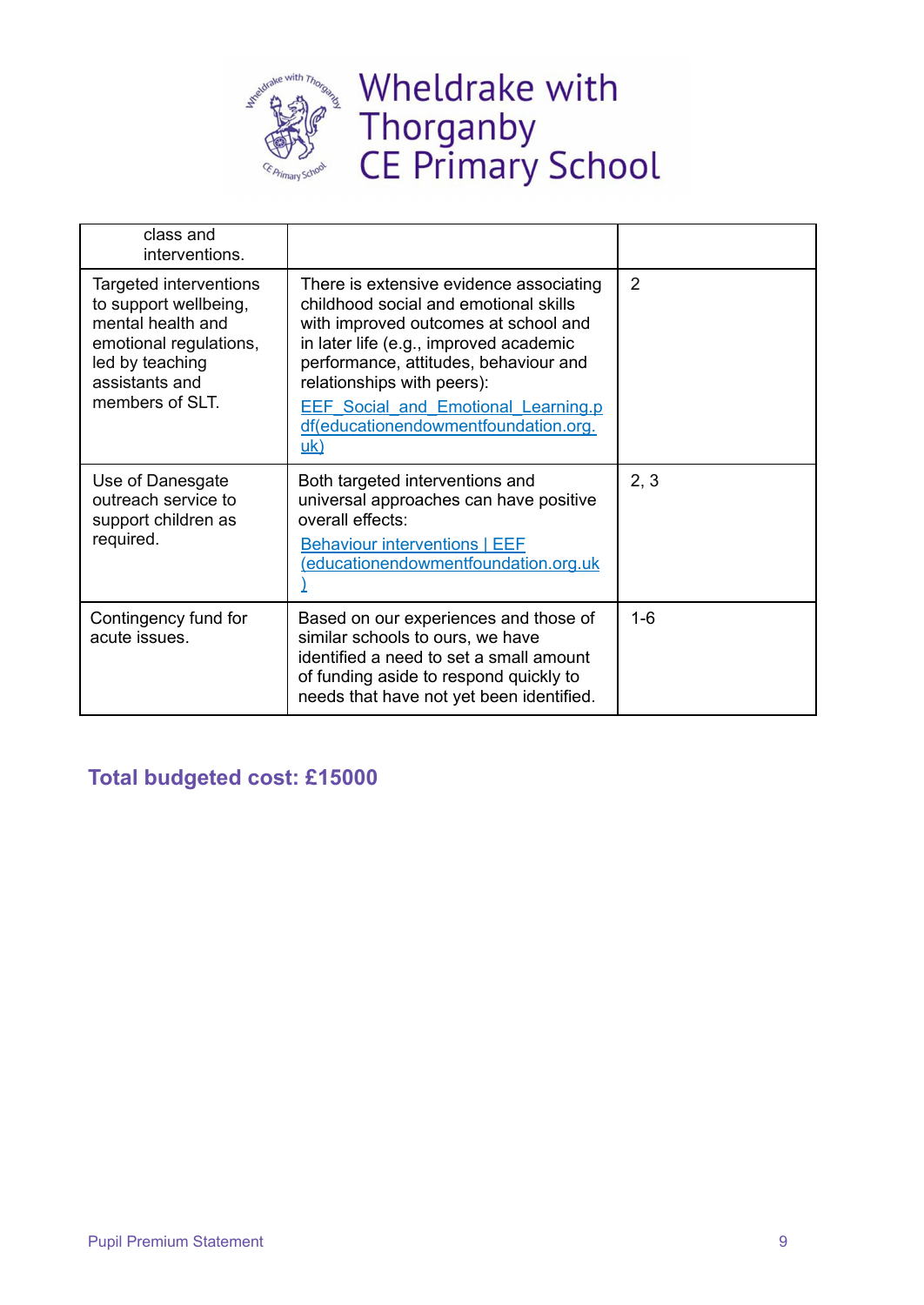

# **Part B: Review of outcomes in the previous academic year**

## **Pupil premium strategy outcomes**

This details the impact that our pupil premium activity had on pupils in the 2020 to 2021 academic year.

This details the impact that our pupil premium activity had on pupils in the 2020 to 2021 academic year. Due to the impact of COVID19, there is no National Data that can be used to measure the progress of pupils. However, throughout the pandemic, disadvantaged pupils were supported throughout by various measures such as:

- The provision of a place at school during the lockdown, alongside pupils of Key Worker families
- The provision of technology for remote education
- Pupils were contacted by class teachers, the SENDCO or a member of the Senior Leadership Team (SLT) - the frequency depending on the needs of the pupil
- During the lockdown, staff introduced twice weekly Google Meet sessions for pupils, enabling them to assess the welfare of pupils
- Where no contact could be made by email or telephone, a member of the SLT made home welfare checks

#### **Internal data for Pupil Premium (based on teacher assessments July 2021)**

| Based on 9<br>children        | Reading | Writing | Maths |
|-------------------------------|---------|---------|-------|
| % below ARE                   | $0\%$   | 0%      | 11%   |
| % at ARE                      | 67%     | 22%     | 56%   |
| % above ARE                   | 33%     | 78%     | 33%   |
|                               |         |         |       |
| % making slow<br>progress     | 22%     | 32%     | 32%   |
| % making expected<br>progress | 78%     | 67%     | 67%   |